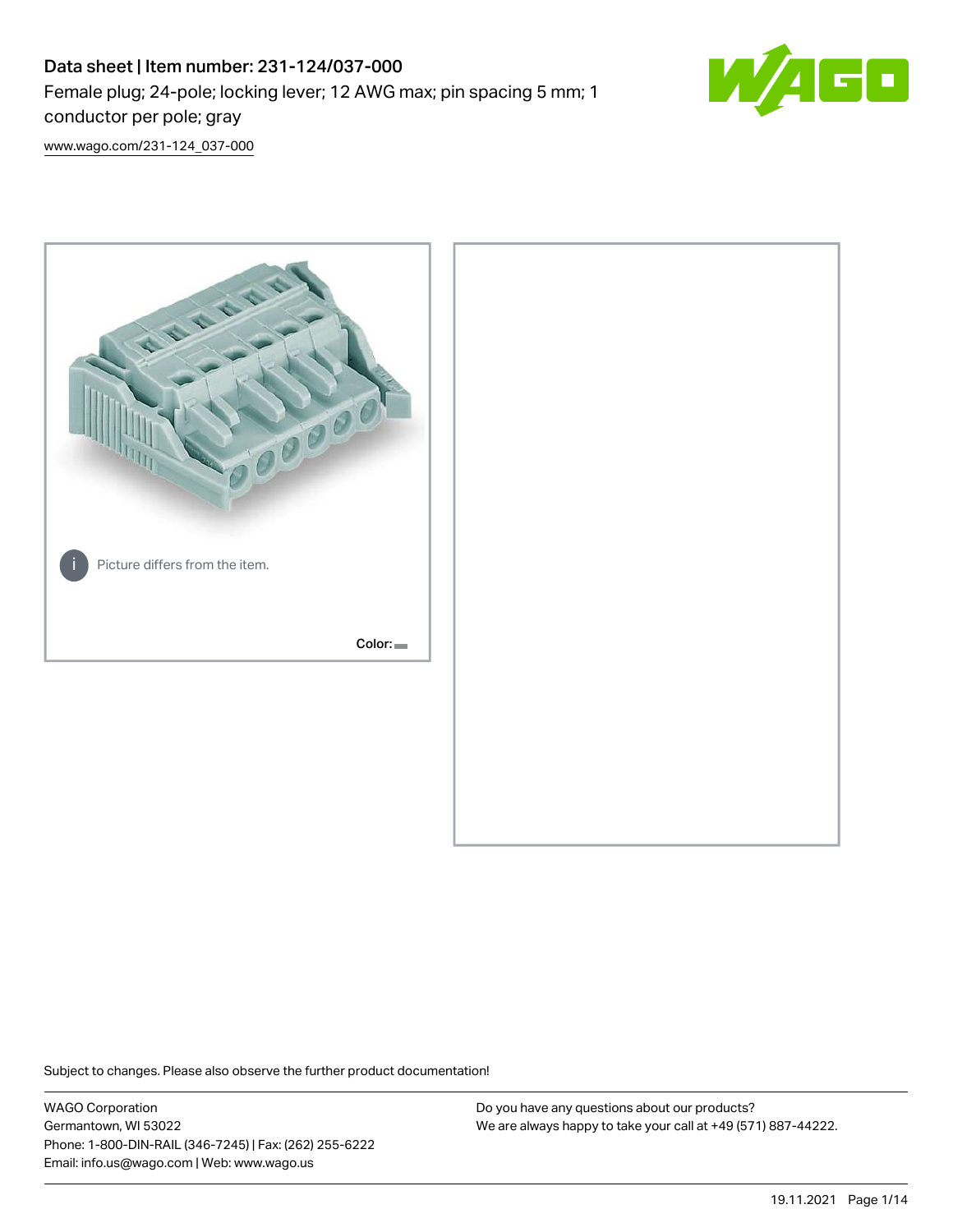

Dimensions in mm

L = pole no. x pin spacing

2- to 3-pole female connectors – one latch only

#### Item description

- **Universal connection for all conductor types**
- Easy cable pre-assembly and on-unit wiring via vertical and horizontal CAGE CLAMP<sup>®</sup> actuation  $\blacksquare$
- $\blacksquare$ Integrated test ports
- $\blacksquare$ With coding fingers

Subject to changes. Please also observe the further product documentation! Data

WAGO Corporation Germantown, WI 53022 Phone: 1-800-DIN-RAIL (346-7245) | Fax: (262) 255-6222 Email: info.us@wago.com | Web: www.wago.us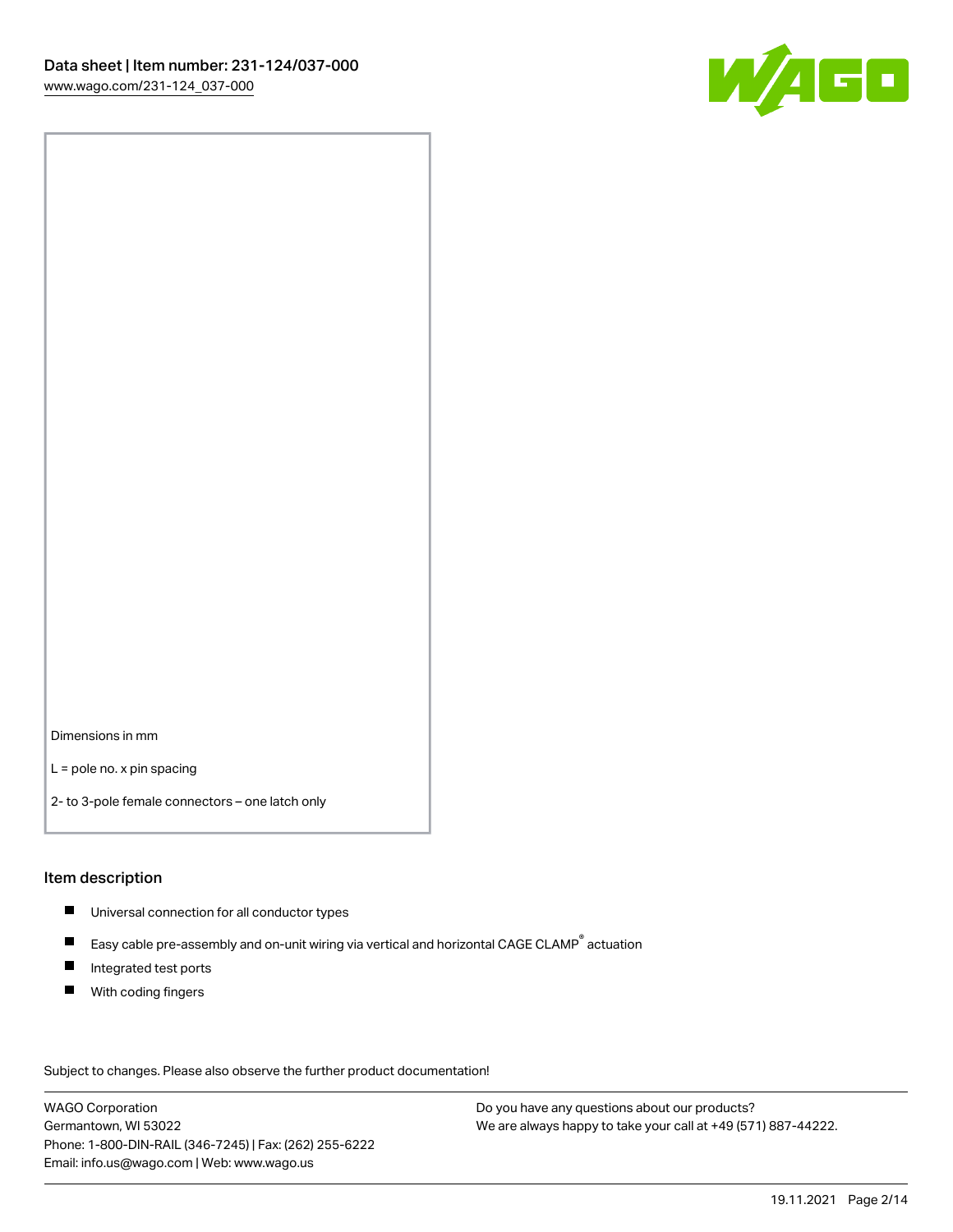

## Data Notes

| Safety information 1 | The MCS-MULTI CONNECTION SYSTEM includes connectors<br>without breaking capacity in accordance with DIN EN 61984. When<br>used as intended, these connectors must not be connected<br>/disconnected when live or under load. The circuit design should<br>ensure header pins, which can be touched, are not live when<br>unmated. |
|----------------------|-----------------------------------------------------------------------------------------------------------------------------------------------------------------------------------------------------------------------------------------------------------------------------------------------------------------------------------|
| Variants:            | Gold-plated or partially gold-plated contact surfaces<br>Other versions (or variants) can be requested from WAGO Sales or<br>configured at https://configurator.wago.com/                                                                                                                                                         |

## Electrical data

## IEC Approvals

| Ratings per                 | IEC/EN 60664-1                                                        |
|-----------------------------|-----------------------------------------------------------------------|
| Rated voltage (III / 3)     | 320 V                                                                 |
| Rated surge voltage (III/3) | 4 <sub>k</sub> V                                                      |
| Rated voltage (III/2)       | 320 V                                                                 |
| Rated surge voltage (III/2) | 4 <sub>k</sub> V                                                      |
| Nominal voltage (II/2)      | 630 V                                                                 |
| Rated surge voltage (II/2)  | 4 <sub>k</sub> V                                                      |
| Rated current               | 16 A                                                                  |
| Legend (ratings)            | $(III / 2)$ $\triangle$ Overvoltage category III / Pollution degree 2 |

## UL Approvals

| Approvals per                  | UL 1059 |
|--------------------------------|---------|
| Rated voltage UL (Use Group B) | 300 V   |
| Rated current UL (Use Group B) | 15 A    |
| Rated voltage UL (Use Group D) | 300 V   |
| Rated current UL (Use Group D) | 10 A    |

## Ratings per UL

| Rated voltage UL 1977 | 300 V |
|-----------------------|-------|
| Rated current UL 1977 |       |

### CSA Approvals

Approvals per CSA

Subject to changes. Please also observe the further product documentation!

| <b>WAGO Corporation</b>                                | Do you have any questions about our products?                 |
|--------------------------------------------------------|---------------------------------------------------------------|
| Germantown, WI 53022                                   | We are always happy to take your call at +49 (571) 887-44222. |
| Phone: 1-800-DIN-RAIL (346-7245)   Fax: (262) 255-6222 |                                                               |
| Email: info.us@wago.com   Web: www.wago.us             |                                                               |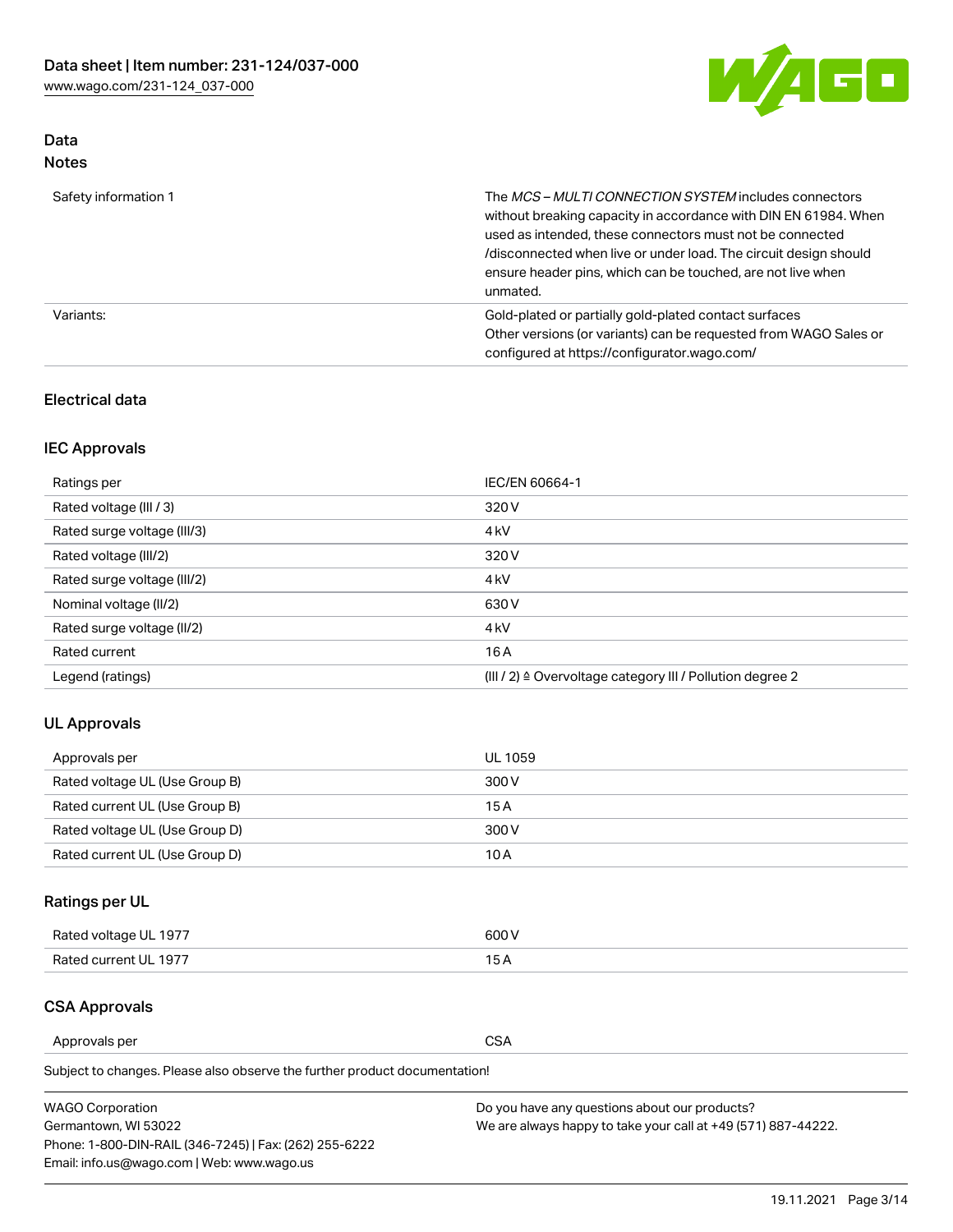[www.wago.com/231-124\\_037-000](http://www.wago.com/231-124_037-000)



| Rated voltage CSA (Use Group B) | 300 V |
|---------------------------------|-------|
| Rated current CSA (Use Group B) | 15 A  |
| Rated voltage CSA (Use Group D) | 300 V |
| Rated current CSA (Use Group D) | 10 A  |

## Connection data

| Total number of connection points | 24 |
|-----------------------------------|----|
| Total number of potentials        | 24 |
| Number of connection types        |    |
| Number of levels                  |    |

## Connection 1

| Connection technology                             | CAGE CLAMP®                             |
|---------------------------------------------------|-----------------------------------------|
| Actuation type                                    | Operating tool                          |
| Solid conductor                                   | $0.08$ 2.5 mm <sup>2</sup> / 28  12 AWG |
| Fine-stranded conductor                           | $0.082.5$ mm <sup>2</sup> / 28  12 AWG  |
| Fine-stranded conductor; with insulated ferrule   | $0.251.5$ mm <sup>2</sup>               |
| Fine-stranded conductor; with uninsulated ferrule | $0.252.5$ mm <sup>2</sup>               |
| Strip length                                      | $89$ mm / 0.31  0.35 inch               |
| Number of poles                                   | 24                                      |
| Conductor entry direction to mating direction     | 0°                                      |
|                                                   |                                         |

## Physical data

| Pin spacing | 5 mm / 0.197 inch     |
|-------------|-----------------------|
| Width       | 136.6 mm / 5.378 inch |
| Height      | 14.3 mm / 0.563 inch  |
| Depth       | 29.6 mm / 1.165 inch  |

## Plug-in connection

| Contact type (pluggable connector) | Female connector/socket |
|------------------------------------|-------------------------|
| Connector (connection type)        | for conductor           |
| Mismating protection               | No.                     |
| Locking of plug-in connection      | locking lever           |

## Material data

Color and the color of the color of the color of the color of the color of the color of the color of the color

Subject to changes. Please also observe the further product documentation! Material group I

| <b>WAGO Corporation</b>                                | Do you have any questions about our products?                 |
|--------------------------------------------------------|---------------------------------------------------------------|
| Germantown, WI 53022                                   | We are always happy to take your call at +49 (571) 887-44222. |
| Phone: 1-800-DIN-RAIL (346-7245)   Fax: (262) 255-6222 |                                                               |
| Email: info.us@wago.com   Web: www.wago.us             |                                                               |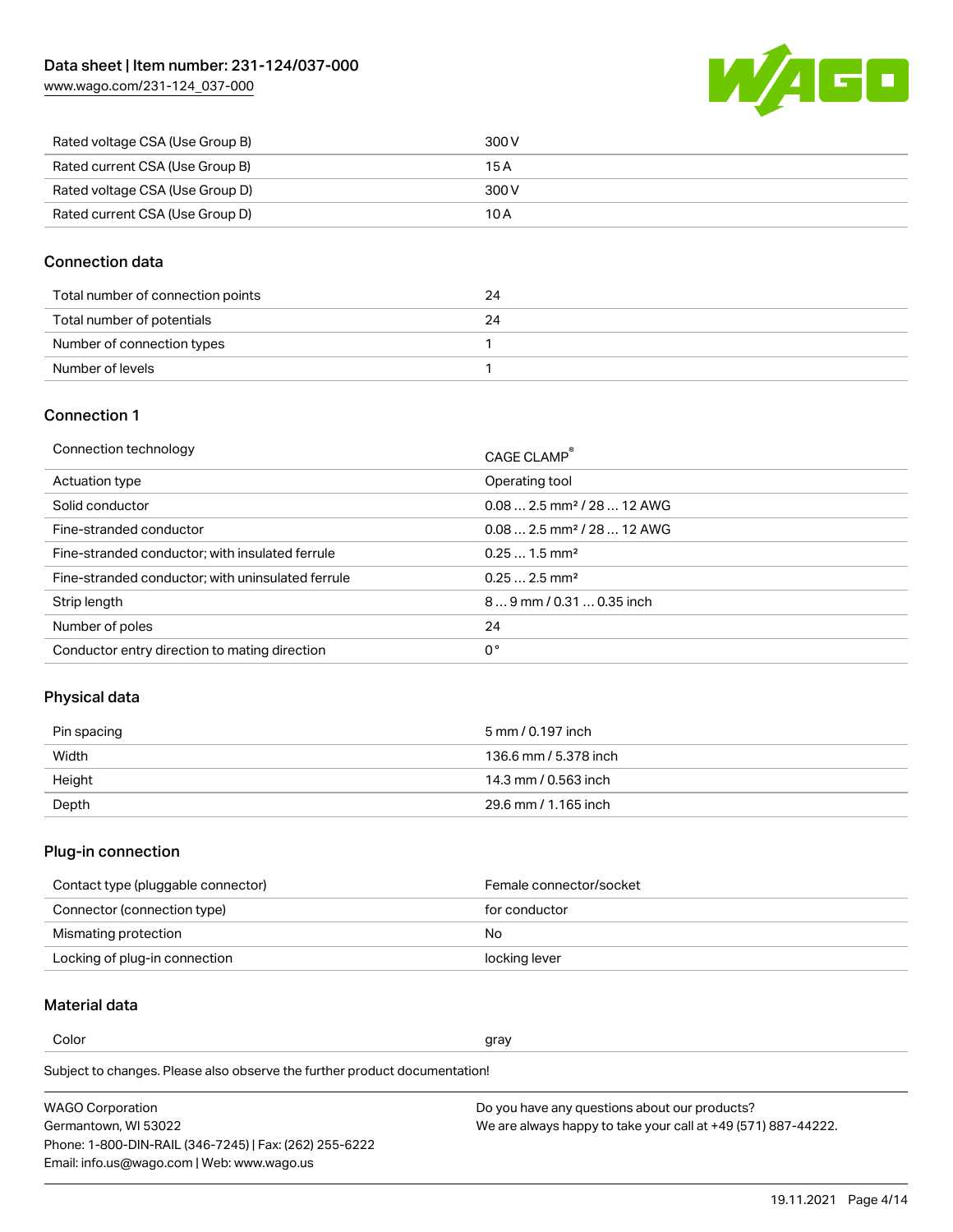[www.wago.com/231-124\\_037-000](http://www.wago.com/231-124_037-000)



| Material group              |                                   |
|-----------------------------|-----------------------------------|
| Insulation material         | Polyamide (PA66)                  |
| Flammability class per UL94 | V <sub>0</sub>                    |
| Clamping spring material    | Chrome nickel spring steel (CrNi) |
| Contact material            | Copper alloy                      |
| Contact plating             | tin-plated                        |
| Fire load                   | 0.627 MJ                          |
| Weight                      | 43.4 g                            |
|                             |                                   |

#### Environmental requirements

| Limit temperature range | $-60+85 °C$ |  |
|-------------------------|-------------|--|
|-------------------------|-------------|--|

## Commercial data

| Product Group         | 3 (Multi Conn. System) |
|-----------------------|------------------------|
| PU (SPU)              | 10 Stück               |
| Packaging type        | box                    |
| Country of origin     | DE                     |
| <b>GTIN</b>           | 4044918343398          |
| Customs tariff number | 8536694040             |

#### Approvals / Certificates

#### Country specific Approvals

| Logo | Approval                               | <b>Additional Approval Text</b> | Certificate<br>name |
|------|----------------------------------------|---------------------------------|---------------------|
|      | CВ<br>DEKRA Certification B.V.         | IEC 61984                       | NL-39756            |
|      | <b>CSA</b><br>DEKRA Certification B.V. | C <sub>22.2</sub>               | LR 18677-<br>25     |

#### Ship Approvals

| Logo | Approval                                  | <b>Additional Approval Text</b> | Certificate<br>name                |
|------|-------------------------------------------|---------------------------------|------------------------------------|
| ABS  | <b>ABS</b><br>American Bureau of Shipping | $\overline{\phantom{0}}$        | $19 -$<br>HG1869876-<br><b>PDA</b> |
|      | <b>BV</b>                                 | IEC 60998                       | 11915/D0                           |

Subject to changes. Please also observe the further product documentation!

| <b>WAGO Corporation</b>                                | Do you have any questions about our products?                 |
|--------------------------------------------------------|---------------------------------------------------------------|
| Germantown, WI 53022                                   | We are always happy to take your call at +49 (571) 887-44222. |
| Phone: 1-800-DIN-RAIL (346-7245)   Fax: (262) 255-6222 |                                                               |
| Email: info.us@wago.com   Web: www.wago.us             |                                                               |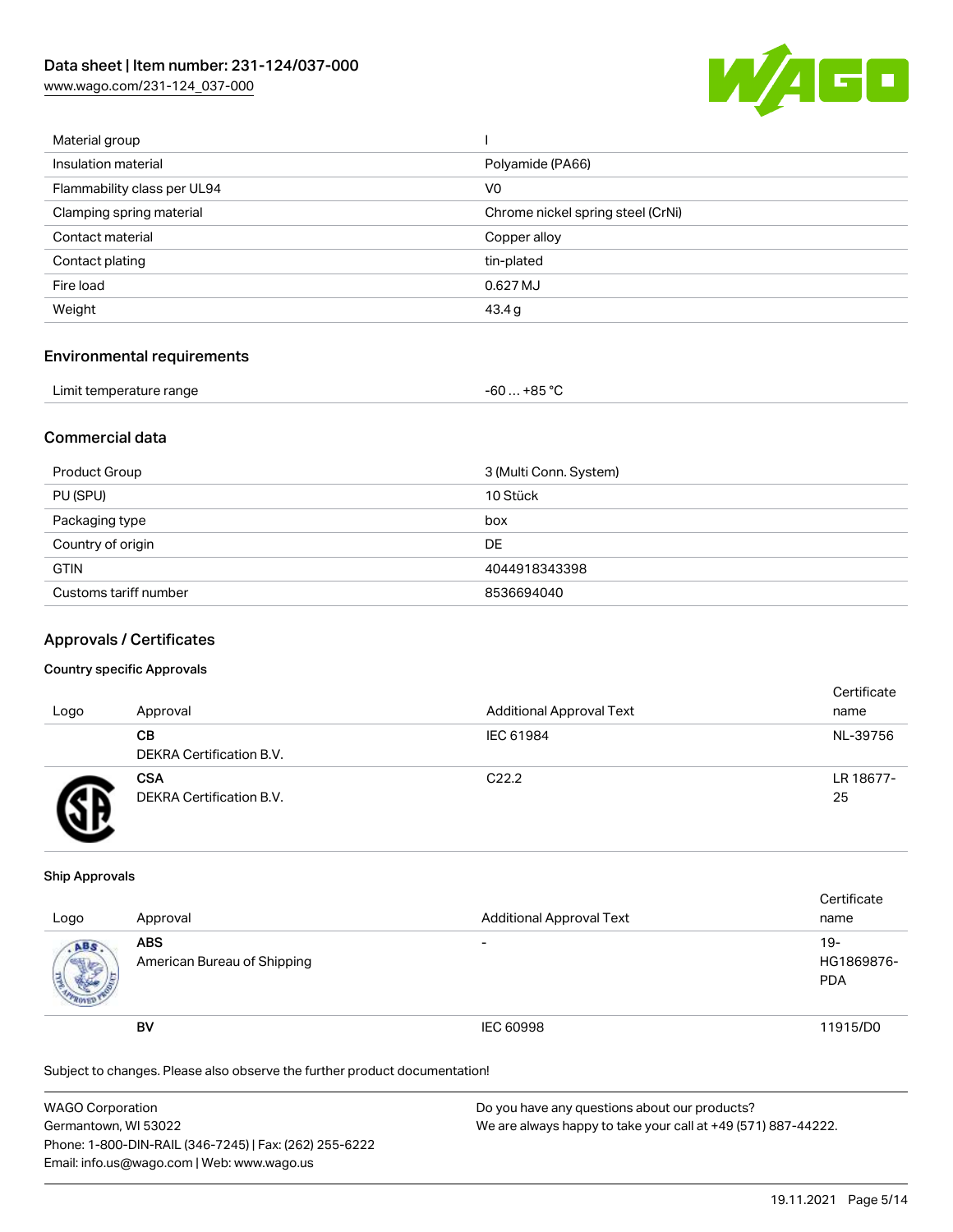



|                                        | Bureau Veritas S.A.            |                                 | BV          |  |
|----------------------------------------|--------------------------------|---------------------------------|-------------|--|
|                                        |                                |                                 |             |  |
| <b>BUNEAU</b>                          |                                |                                 |             |  |
|                                        | <b>DNV GL</b>                  | $\overline{\phantom{a}}$        | TAE000016Z  |  |
| Det Norske Veritas, Germanischer Lloyd |                                |                                 |             |  |
| <b>UL-Approvals</b>                    |                                |                                 |             |  |
|                                        |                                |                                 | Certificate |  |
| Logo                                   | Approval                       | <b>Additional Approval Text</b> | name        |  |
|                                        | UL                             | UL 1059                         | E45172      |  |
|                                        | Underwriters Laboratories Inc. |                                 |             |  |
|                                        | <b>UR</b>                      | <b>UL 1977</b>                  | E45171      |  |
|                                        | Underwriters Laboratories Inc. |                                 |             |  |
|                                        |                                |                                 |             |  |
| Counterpart                            |                                |                                 |             |  |



|                                                    | Item no.231-624<br>Male connector; 24-pole; Pin spacing 5 mm; gray                                                                                                                             | www.wago.com/231-624                    |
|----------------------------------------------------|------------------------------------------------------------------------------------------------------------------------------------------------------------------------------------------------|-----------------------------------------|
|                                                    | Item no.231-154/001-000<br>Male header; 24-pole; THT; 1.0 x 1.0 mm solder pin; straight; pin spacing 5 mm; gray                                                                                | www.wago.com/231-154/001-000            |
|                                                    | Item no.231-454/001-000<br>Male header; 24-pole; THT; 1.0 x 1.0 mm solder pin; angled; pin spacing 5 mm; gray                                                                                  | www.wago.com/231-454/001-000            |
| <b>Optional accessories</b><br>Marking accessories |                                                                                                                                                                                                |                                         |
| Marking strip                                      |                                                                                                                                                                                                |                                         |
|                                                    | Item no.: 210-331/500-103<br>Marking strips; as a DIN A4 sheet; MARKED; 1-12 (300x); Height of marker strip: 2.3 mm/0.091 in; Strip<br>length 182 mm; Horizontal marking; Self-adhesive; white | www.wago.com/210-331<br>/500-103        |
|                                                    | Item no.: 210-331/500-104<br>Marking strips; as a DIN A4 sheet; MARKED; 13-24 (300x); Height of marker strip: 2.3 mm/0.091 in; Strip                                                           | www.wago.com/210-331<br>$1 - 0 - 1 - 1$ |

Subject to changes. Please also observe the further product documentation!

length 182 mm; Horizontal marking; Self-adhesive; white

WAGO Corporation Germantown, WI 53022 Phone: 1-800-DIN-RAIL (346-7245) | Fax: (262) 255-6222 Email: info.us@wago.com | Web: www.wago.us

Do you have any questions about our products? We are always happy to take your call at +49 (571) 887-44222.

[/500-104](http://www.wago.com/210-331/500-104)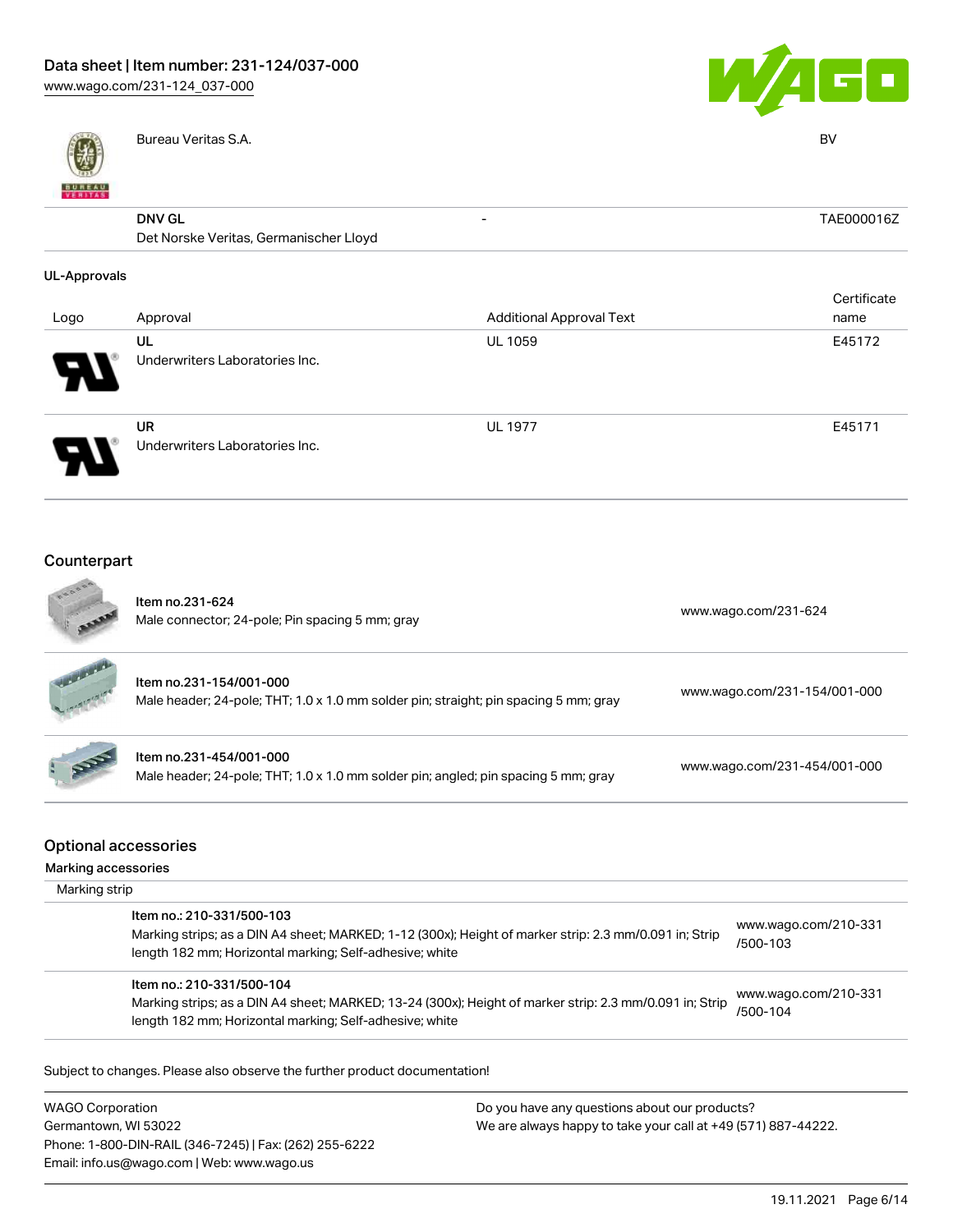[www.wago.com/231-124\\_037-000](http://www.wago.com/231-124_037-000)



|                 | Item no.: 210-332/500-202<br>Marking strips; as a DIN A4 sheet; MARKED; 1-16 (160x); Height of marker strip: 3 mm; Strip length 182<br>mm; Horizontal marking; Self-adhesive; white  | www.wago.com/210-332<br>/500-202 |
|-----------------|--------------------------------------------------------------------------------------------------------------------------------------------------------------------------------------|----------------------------------|
|                 | Item no.: 210-332/500-206<br>Marking strips; as a DIN A4 sheet; MARKED; 33-48 (160x); Height of marker strip: 3 mm; Strip length<br>182 mm; Horizontal marking; Self-adhesive; white | www.wago.com/210-332<br>/500-206 |
|                 | Item no.: 210-332/500-205<br>Marking strips; as a DIN A4 sheet; MARKED; 1-32 (80x); Height of marker strip: 3 mm; Strip length 182<br>mm; Horizontal marking; Self-adhesive; white   | www.wago.com/210-332<br>/500-205 |
|                 | Item no.: 210-332/500-204<br>Marking strips; as a DIN A4 sheet; MARKED; 17-32 (160x); Height of marker strip: 3 mm; Strip length<br>182 mm; Horizontal marking; Self-adhesive; white | www.wago.com/210-332<br>/500-204 |
| Cover           |                                                                                                                                                                                      |                                  |
| Cover           |                                                                                                                                                                                      |                                  |
|                 | Item no.: 231-668<br>Lockout caps; for covering unused clamping units; gray                                                                                                          | www.wago.com/231-668             |
| Jumpers         |                                                                                                                                                                                      |                                  |
| Jumper          |                                                                                                                                                                                      |                                  |
|                 | Item no.: 231-905<br>Jumper; for conductor entry; 5-way; insulated; gray                                                                                                             | www.wago.com/231-905             |
|                 | Item no.: 231-903<br>Jumper; for conductor entry; 3-way; insulated; gray                                                                                                             | www.wago.com/231-903             |
|                 | Item no.: 231-907<br>Jumper; for conductor entry; 7-way; insulated; gray                                                                                                             | www.wago.com/231-907             |
|                 | Item no.: 231-910<br>Jumper; for conductor entry; 10-way; insulated; gray                                                                                                            | www.wago.com/231-910             |
|                 | Item no.: 231-902<br>Jumper; for conductor entry; 2-way; insulated; gray                                                                                                             | www.wago.com/231-902             |
| <b>Ferrules</b> |                                                                                                                                                                                      |                                  |
| Ferrule         |                                                                                                                                                                                      |                                  |
|                 | Item no.: 216-101<br>Ferrule; Sleeve for 0.5 mm <sup>2</sup> / AWG 22; uninsulated; electro-tin plated; silver-colored                                                               | www.wago.com/216-101             |
|                 | Item no.: 216-104<br>Ferrule; Sleeve for 1.5 mm <sup>2</sup> / AWG 16; uninsulated; electro-tin plated; silver-colored                                                               | www.wago.com/216-104             |
|                 | Item no.: 216-106<br>Ferrule; Sleeve for 2.5 mm <sup>2</sup> / AWG 14; uninsulated; electro-tin plated; silver-colored                                                               | www.wago.com/216-106             |
|                 | Item no.: 216-102<br>Ferrule; Sleeve for 0.75 mm <sup>2</sup> / AWG 20; uninsulated; electro-tin plated; silver-colored                                                              | www.wago.com/216-102             |
|                 | Subject to changes. Please also observe the further product documentation!                                                                                                           |                                  |

WAGO Corporation Germantown, WI 53022 Phone: 1-800-DIN-RAIL (346-7245) | Fax: (262) 255-6222 Email: info.us@wago.com | Web: www.wago.us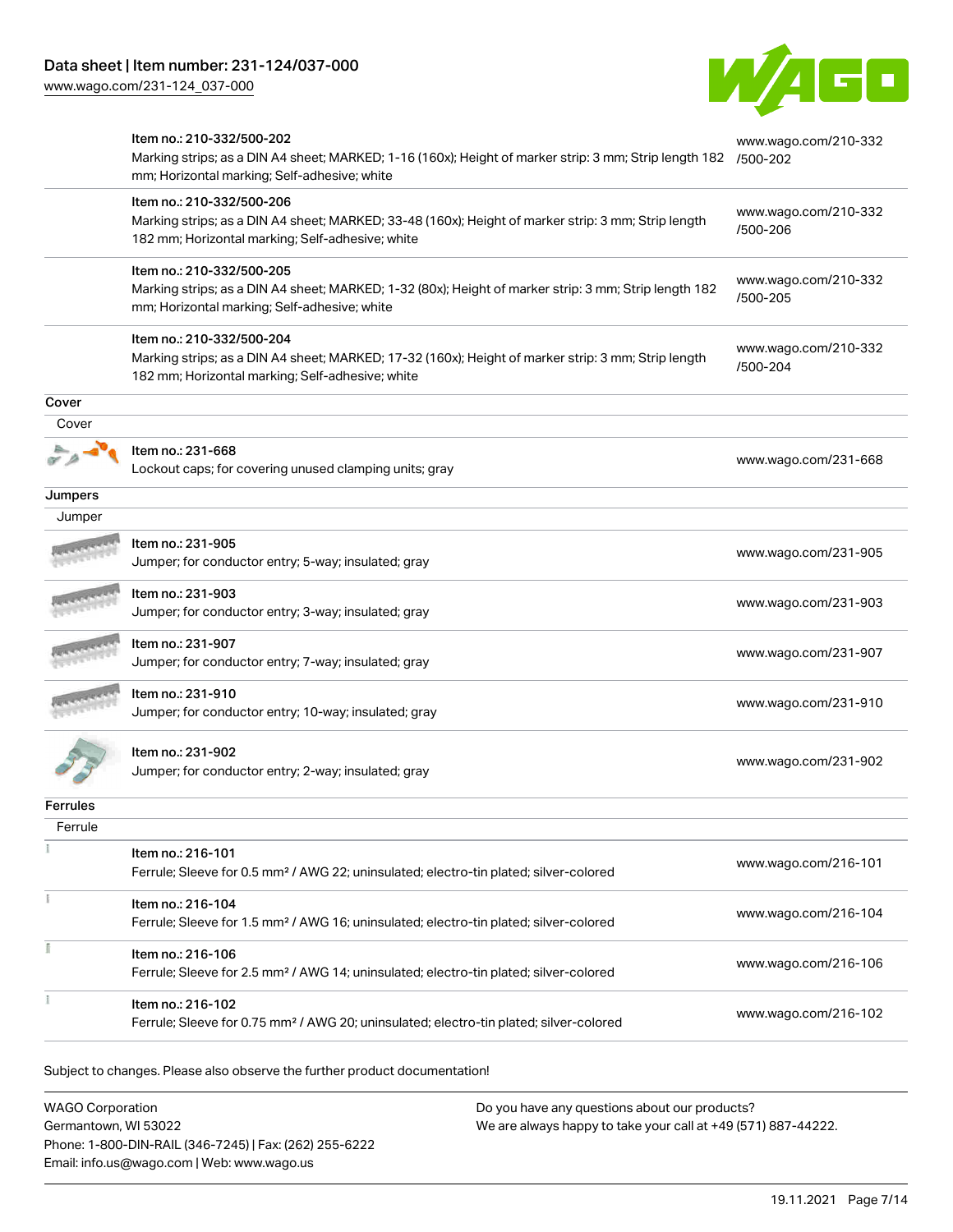Phone: 1-800-DIN-RAIL (346-7245) | Fax: (262) 255-6222

Email: info.us@wago.com | Web: www.wago.us

[www.wago.com/231-124\\_037-000](http://www.wago.com/231-124_037-000)



|    | Item no.: 216-103<br>Ferrule; Sleeve for 1 mm <sup>2</sup> / AWG 18; uninsulated; electro-tin plated                                                                                              | www.wago.com/216-103                                                                                           |
|----|---------------------------------------------------------------------------------------------------------------------------------------------------------------------------------------------------|----------------------------------------------------------------------------------------------------------------|
|    | Item no.: 216-123<br>Ferrule; Sleeve for 1 mm <sup>2</sup> / AWG 18; uninsulated; electro-tin plated; silver-colored                                                                              | www.wago.com/216-123                                                                                           |
|    | Item no.: 216-122<br>Ferrule; Sleeve for 0.75 mm <sup>2</sup> / AWG 20; uninsulated; electro-tin plated; silver-colored                                                                           | www.wago.com/216-122                                                                                           |
| ă. | Item no.: 216-124<br>Ferrule; Sleeve for 1.5 mm <sup>2</sup> / AWG 16; uninsulated; electro-tin plated                                                                                            | www.wago.com/216-124                                                                                           |
|    | Item no.: 216-142<br>Ferrule; Sleeve for 0.75 mm <sup>2</sup> / 18 AWG; uninsulated; electro-tin plated; electrolytic copper; gastight<br>crimped; acc. to DIN 46228, Part 1/08.92                | www.wago.com/216-142                                                                                           |
|    | Item no.: 216-132<br>Ferrule; Sleeve for 0.34 mm <sup>2</sup> / AWG 24; uninsulated; electro-tin plated                                                                                           | www.wago.com/216-132                                                                                           |
|    | Item no.: 216-121<br>Ferrule; Sleeve for 0.5 mm <sup>2</sup> / AWG 22; uninsulated; electro-tin plated; silver-colored                                                                            | www.wago.com/216-121                                                                                           |
|    | Item no.: 216-143<br>Ferrule; Sleeve for 1 mm <sup>2</sup> / AWG 18; uninsulated; electro-tin plated; electrolytic copper; gastight<br>crimped; acc. to DIN 46228, Part 1/08.92                   | www.wago.com/216-143                                                                                           |
|    | Item no.: 216-131<br>Ferrule; Sleeve for 0.25 mm <sup>2</sup> / AWG 24; uninsulated; electro-tin plated; silver-colored                                                                           | www.wago.com/216-131                                                                                           |
|    | Item no.: 216-141<br>Ferrule; Sleeve for 0.5 mm <sup>2</sup> / 20 AWG; uninsulated; electro-tin plated; electrolytic copper; gastight<br>crimped; acc. to DIN 46228, Part 1/08.92                 | www.wago.com/216-141                                                                                           |
|    | Item no.: 216-152<br>Ferrule; Sleeve for 0.34 mm <sup>2</sup> / AWG 24; uninsulated; electro-tin plated                                                                                           | www.wago.com/216-152                                                                                           |
|    | Item no.: 216-203<br>Ferrule; Sleeve for 1 mm <sup>2</sup> / AWG 18; insulated; electro-tin plated; red                                                                                           | www.wago.com/216-203                                                                                           |
|    | Item no.: 216-202<br>Ferrule; Sleeve for 0.75 mm <sup>2</sup> / 18 AWG; insulated; electro-tin plated; gray                                                                                       | www.wago.com/216-202                                                                                           |
|    | Item no.: 216-151<br>Ferrule; Sleeve for 0.25 mm <sup>2</sup> / AWG 24; uninsulated; electro-tin plated                                                                                           | www.wago.com/216-151                                                                                           |
|    | Item no.: 216-204<br>Ferrule; Sleeve for 1.5 mm <sup>2</sup> / AWG 16; insulated; electro-tin plated; black                                                                                       | www.wago.com/216-204                                                                                           |
|    | Item no.: 216-144<br>Ferrule; Sleeve for 1.5 mm <sup>2</sup> / AWG 16; uninsulated; electro-tin plated; electrolytic copper; gastight<br>crimped; acc. to DIN 46228, Part 1/08.92; silver-colored | www.wago.com/216-144                                                                                           |
|    | Item no.: 216-201<br>Ferrule; Sleeve for 0.5 mm <sup>2</sup> / 20 AWG; insulated; electro-tin plated; white                                                                                       | www.wago.com/216-201                                                                                           |
|    | Item no.: 216-223<br>Ferrule; Sleeve for 1 mm <sup>2</sup> / AWG 18; insulated; electro-tin plated; red                                                                                           | www.wago.com/216-223                                                                                           |
|    | Subject to changes. Please also observe the further product documentation!                                                                                                                        |                                                                                                                |
|    | <b>WAGO Corporation</b><br>Germantown, WI 53022                                                                                                                                                   | Do you have any questions about our products?<br>We are always happy to take your call at +49 (571) 887-44222. |

19.11.2021 Page 8/14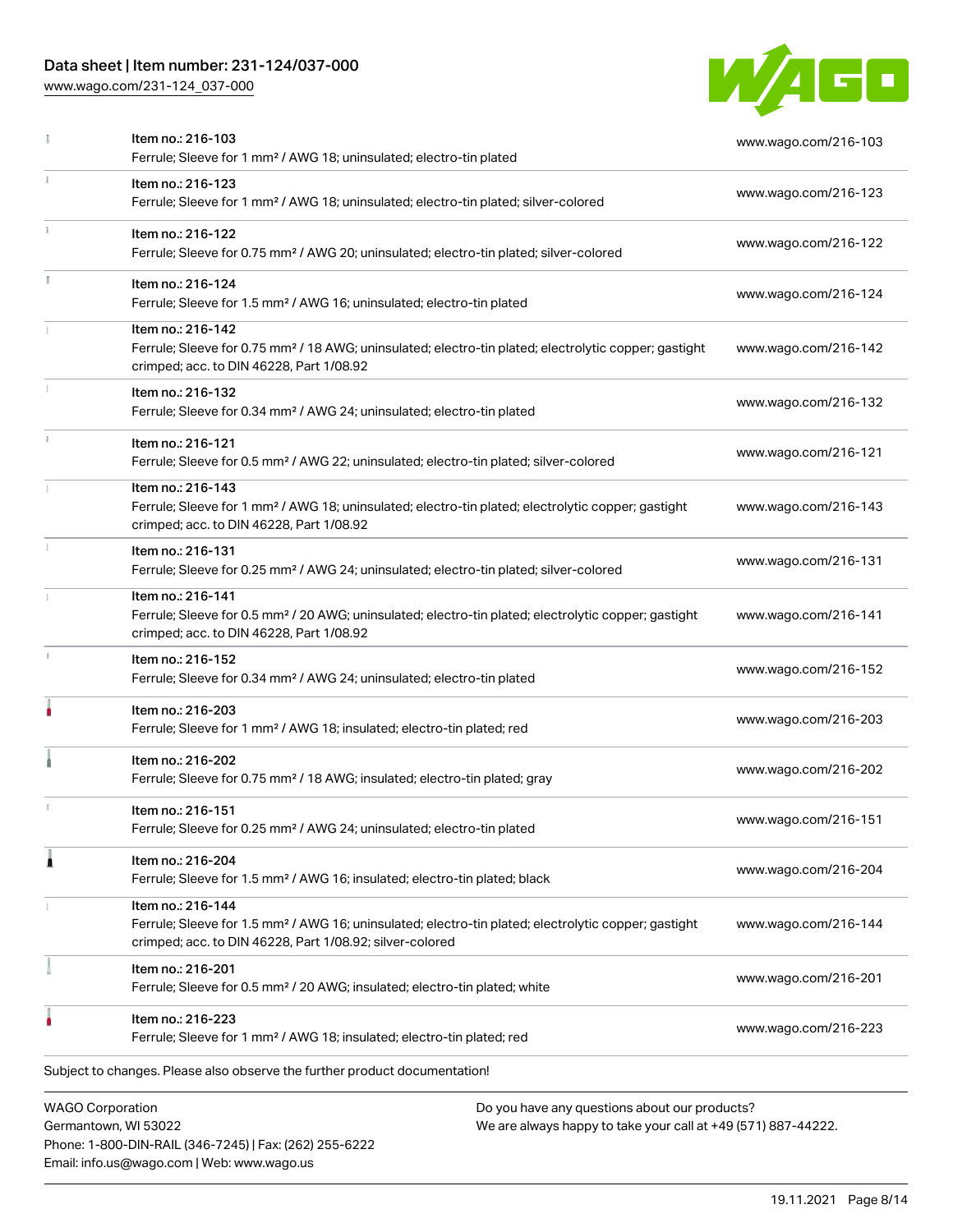[www.wago.com/231-124\\_037-000](http://www.wago.com/231-124_037-000)



| Insulation stop   |                                                                                                                                                                                                         |                      |
|-------------------|---------------------------------------------------------------------------------------------------------------------------------------------------------------------------------------------------------|----------------------|
| Insulations stops |                                                                                                                                                                                                         |                      |
| ٠                 | Item no.: 216-302<br>Ferrule; Sleeve for 0.34 mm <sup>2</sup> / 22 AWG; insulated; electro-tin plated; green                                                                                            | www.wago.com/216-302 |
|                   | Ferrule; Sleeve for 0.34 mm <sup>2</sup> / 22 AWG; insulated; electro-tin plated; green                                                                                                                 | www.wago.com/216-322 |
|                   | Item no.: 216-321<br>Ferrule; Sleeve for 0.25 mm <sup>2</sup> / AWG 24; insulated; electro-tin plated; yellow<br>Item no.: 216-322                                                                      | www.wago.com/216-321 |
|                   | Item no.: 216-301<br>Ferrule; Sleeve for 0.25 mm <sup>2</sup> / AWG 24; insulated; electro-tin plated; yellow                                                                                           | www.wago.com/216-301 |
|                   | Item no.: 216-262<br>Ferrule; Sleeve for 0.75 mm <sup>2</sup> / 18 AWG; insulated; electro-tin plated; electrolytic copper; gastight<br>crimped; acc. to DIN 46228, Part 4/09.90; gray                  | www.wago.com/216-262 |
| 1                 | Item no.: 216-284<br>Ferrule; Sleeve for 1.5 mm <sup>2</sup> / AWG 16; insulated; electro-tin plated; electrolytic copper; gastight<br>crimped; acc. to DIN 46228, Part 4/09.90; black                  | www.wago.com/216-284 |
| Â                 | Item no.: 216-264<br>Ferrule; Sleeve for 1.5 mm <sup>2</sup> / AWG 16; insulated; electro-tin plated; electrolytic copper; gastight<br>crimped; acc. to DIN 46228, Part 4/09.90; black                  | www.wago.com/216-264 |
|                   | Item no.: 216-263<br>Ferrule; Sleeve for 1 mm <sup>2</sup> / AWG 18; insulated; electro-tin plated; electrolytic copper; gastight crimped; www.wago.com/216-263<br>acc. to DIN 46228, Part 4/09.90; red |                      |
| Â                 | Item no.: 216-244<br>Ferrule; Sleeve for 1.5 mm <sup>2</sup> / AWG 16; insulated; electro-tin plated; electrolytic copper; gastight<br>crimped; acc. to DIN 46228, Part 4/09.90; black                  | www.wago.com/216-244 |
|                   | Item no.: 216-243<br>Ferrule; Sleeve for 1 mm <sup>2</sup> / AWG 18; insulated; electro-tin plated; electrolytic copper; gastight crimped; www.wago.com/216-243<br>acc. to DIN 46228, Part 4/09.90; red |                      |
| Â                 | Item no.: 216-224<br>Ferrule; Sleeve for 1.5 mm <sup>2</sup> / AWG 16; insulated; electro-tin plated; black                                                                                             | www.wago.com/216-224 |
|                   | Item no.: 216-221<br>Ferrule; Sleeve for 0.5 mm <sup>2</sup> / 20 AWG; insulated; electro-tin plated; white                                                                                             | www.wago.com/216-221 |
|                   | Item no.: 216-222<br>Ferrule; Sleeve for 0.75 mm <sup>2</sup> / 18 AWG; insulated; electro-tin plated; gray                                                                                             | www.wago.com/216-222 |
|                   | Item no.: 216-242<br>Ferrule; Sleeve for 0.75 mm <sup>2</sup> / 18 AWG; insulated; electro-tin plated; electrolytic copper; gastight<br>crimped; acc. to DIN 46228, Part 4/09.90; gray                  | www.wago.com/216-242 |
|                   | Item no.: 216-241<br>Ferrule; Sleeve for 0.5 mm <sup>2</sup> / 20 AWG; insulated; electro-tin plated; electrolytic copper; gastight<br>crimped; acc. to DIN 46228, Part 4/09.90; white                  | www.wago.com/216-241 |

Subject to changes. Please also observe the further product documentation!

WAGO Corporation Germantown, WI 53022 Phone: 1-800-DIN-RAIL (346-7245) | Fax: (262) 255-6222 Email: info.us@wago.com | Web: www.wago.us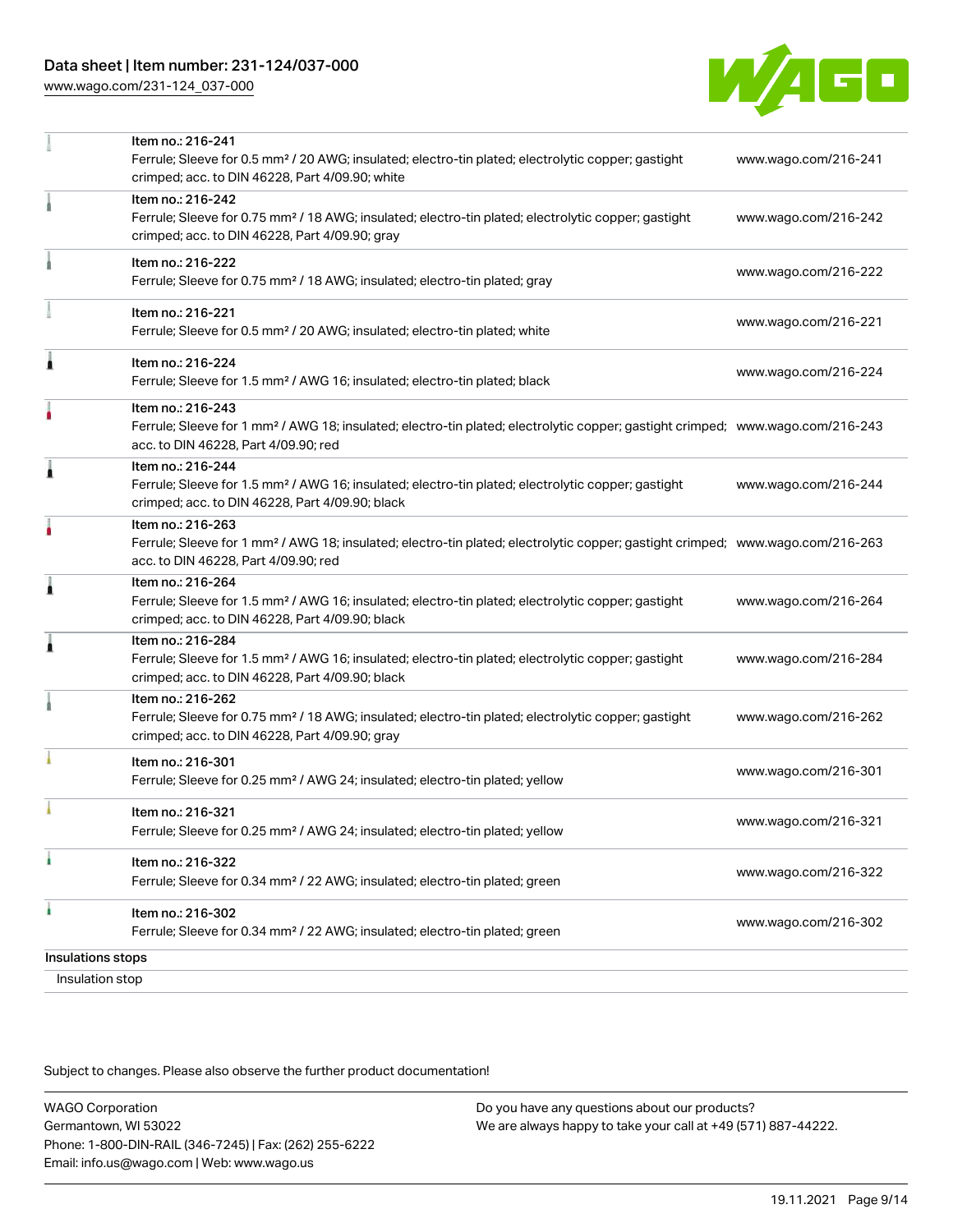[www.wago.com/231-124\\_037-000](http://www.wago.com/231-124_037-000)



Item no.: 231-672 Insulation stop; 0.75 - 1 mm²; dark gray



[www.wago.com/231-672](http://www.wago.com/231-672)

 $\blacksquare$ 

Item no.: 231-670 Insulation stop; 0.08-0.2 mm² / 0.2 mm² "s"; white [www.wago.com/231-670](http://www.wago.com/231-670) www.wago.com/231-670

| Item no.: 231-671    |
|----------------------|
| Insulation stop; 0.2 |

| TERR           | Insulation stop; 0.25 - 0.5 mm <sup>2</sup> ; light gray                                   | www.wago.com/231-671 |
|----------------|--------------------------------------------------------------------------------------------|----------------------|
| Tools          |                                                                                            |                      |
| Operating tool |                                                                                            |                      |
|                | Item no.: 209-130                                                                          |                      |
|                | Operating tool; suitable for 264, 280 and 281 Series; 1-way; of insulating material; white | www.wago.com/209-130 |
|                | Item no.: 209-132                                                                          |                      |
|                | Operating tool; for connecting comb-style jumper bar; 2-way; of insulating material        | www.wago.com/209-132 |
|                | Item no.: 231-159                                                                          |                      |
|                | Operating tool; natural                                                                    | www.wago.com/231-159 |
|                | Item no.: 231-231                                                                          | www.wago.com/231-231 |
|                | Combination operating tool; red                                                            |                      |
|                | Item no.: 231-131                                                                          |                      |
|                | Operating tool; made of insulating material; 1-way; loose; white                           | www.wago.com/231-131 |
|                |                                                                                            |                      |
|                | Item no.: 231-291<br>Operating tool; made of insulating material; 1-way; loose; red        | www.wago.com/231-291 |
|                |                                                                                            |                      |
|                | Item no.: 280-432                                                                          |                      |
|                | Operating tool; made of insulating material; 2-way; white                                  | www.wago.com/280-432 |
|                | Item no.: 280-434                                                                          | www.wago.com/280-434 |
|                | Operating tool; made of insulating material; 4-way                                         |                      |
|                | Item no.: 280-437                                                                          | www.wago.com/280-437 |
|                | Operating tool; made of insulating material; 7-way                                         |                      |
|                | Item no.: 280-440                                                                          | www.wago.com/280-440 |
|                | Operating tool; made of insulating material; 10-way                                        |                      |
|                | Item no.: 280-435                                                                          |                      |
|                | Operating tool; made of insulating material; 5-way; gray                                   | www.wago.com/280-435 |

Subject to changes. Please also observe the further product documentation!

| <b>WAGO Corporation</b>                                | Do you have any questions about our products?                 |
|--------------------------------------------------------|---------------------------------------------------------------|
| Germantown, WI 53022                                   | We are always happy to take your call at +49 (571) 887-44222. |
| Phone: 1-800-DIN-RAIL (346-7245)   Fax: (262) 255-6222 |                                                               |
| Email: info.us@wago.com   Web: www.wago.us             |                                                               |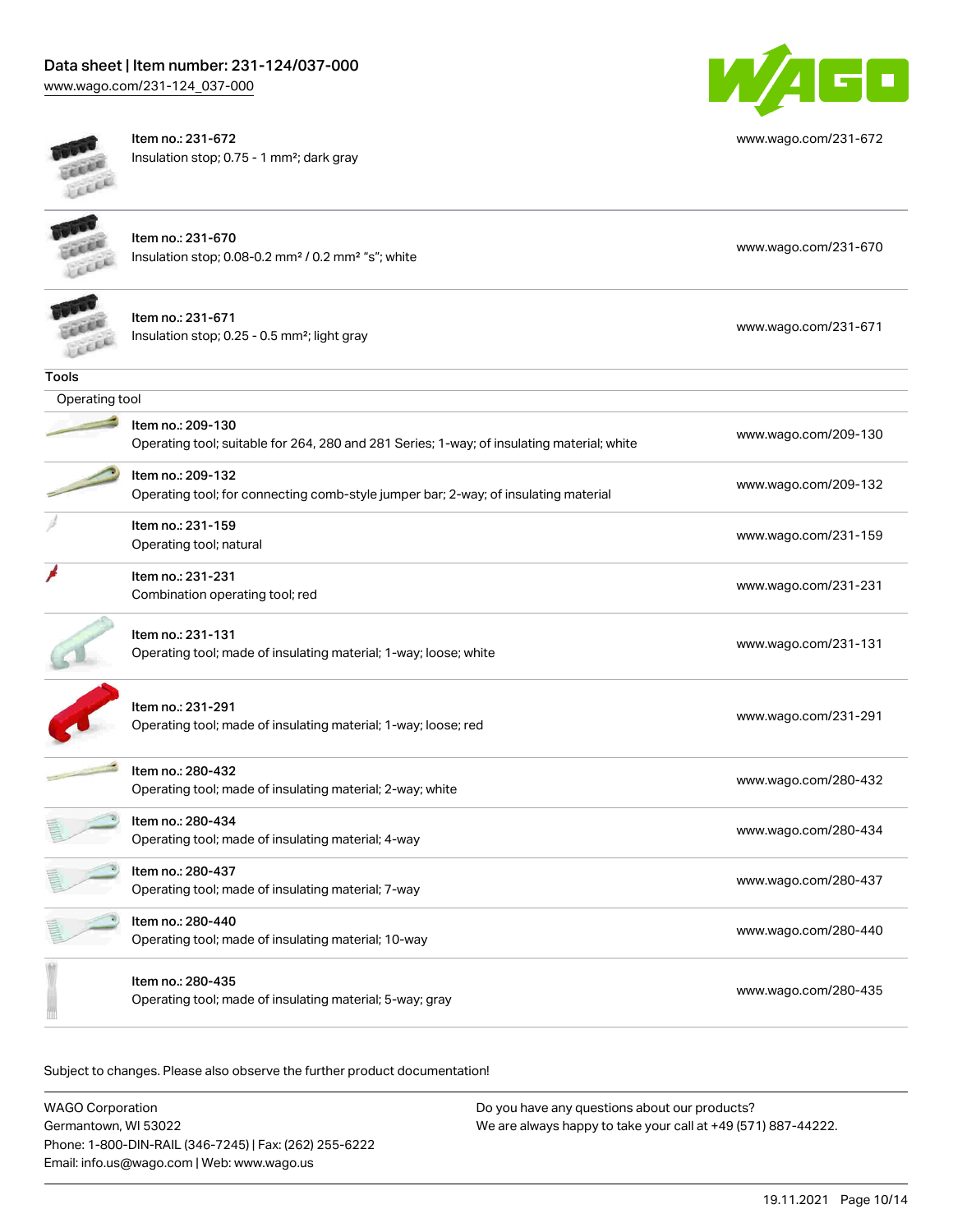[www.wago.com/231-124\\_037-000](http://www.wago.com/231-124_037-000)

Email: info.us@wago.com | Web: www.wago.us



|                                                         | Item no.: 280-436<br>Operating tool; made of insulating material; 6-way                                                    |                                                                                                                | www.wago.com/280-436 |                      |  |
|---------------------------------------------------------|----------------------------------------------------------------------------------------------------------------------------|----------------------------------------------------------------------------------------------------------------|----------------------|----------------------|--|
|                                                         | Item no.: 280-438<br>Operating tool; made of insulating material; 8-way                                                    |                                                                                                                |                      | www.wago.com/280-438 |  |
|                                                         | Item no.: 280-433<br>Operating tool; made of insulating material; 3-way                                                    |                                                                                                                |                      | www.wago.com/280-433 |  |
| <b>Testing accessories</b>                              |                                                                                                                            |                                                                                                                |                      |                      |  |
| Testing accessories                                     |                                                                                                                            |                                                                                                                |                      |                      |  |
|                                                         | Item no.: 210-136<br>Test plug; 2 mm Ø; with 500 mm cable                                                                  |                                                                                                                |                      | www.wago.com/210-136 |  |
|                                                         | Item no.: 231-661<br>Test plugs for female connectors; for 5 mm and 5.08 mm pin spacing; 2,50 mm <sup>2</sup> ; light gray |                                                                                                                | www.wago.com/231-661 |                      |  |
| <b>Downloads</b><br><b>Documentation</b>                |                                                                                                                            |                                                                                                                |                      |                      |  |
| <b>Additional Information</b><br>Technical explanations |                                                                                                                            | 2019 Apr 3                                                                                                     | pdf<br>2.0 MB        | Download             |  |
| <b>CAD</b> files<br><b>CAE</b> data                     |                                                                                                                            |                                                                                                                |                      |                      |  |
|                                                         | EPLAN Data Portal 231-124/037-000                                                                                          |                                                                                                                | <b>URL</b>           | Download             |  |
|                                                         | ZUKEN Portal 231-124/037-000                                                                                               |                                                                                                                | <b>URL</b>           | Download             |  |
|                                                         | EPLAN Data Portal 231-124/037-000                                                                                          |                                                                                                                | URL                  | Download             |  |
| CAD data                                                |                                                                                                                            |                                                                                                                |                      |                      |  |
|                                                         | 2D/3D Models 231-124/037-000                                                                                               |                                                                                                                | <b>URL</b>           | Download             |  |
|                                                         | <b>Environmental Product Compliance</b>                                                                                    |                                                                                                                |                      |                      |  |
| <b>Compliance Search</b>                                |                                                                                                                            |                                                                                                                |                      |                      |  |
|                                                         | Environmental Product Compliance 231-124/037-000                                                                           |                                                                                                                | <b>URL</b>           | Download             |  |
|                                                         | Subject to changes. Please also observe the further product documentation!                                                 |                                                                                                                |                      |                      |  |
| <b>WAGO Corporation</b><br>Germantown, WI 53022         | Phone: 1-800-DIN-RAIL (346-7245)   Fax: (262) 255-6222                                                                     | Do you have any questions about our products?<br>We are always happy to take your call at +49 (571) 887-44222. |                      |                      |  |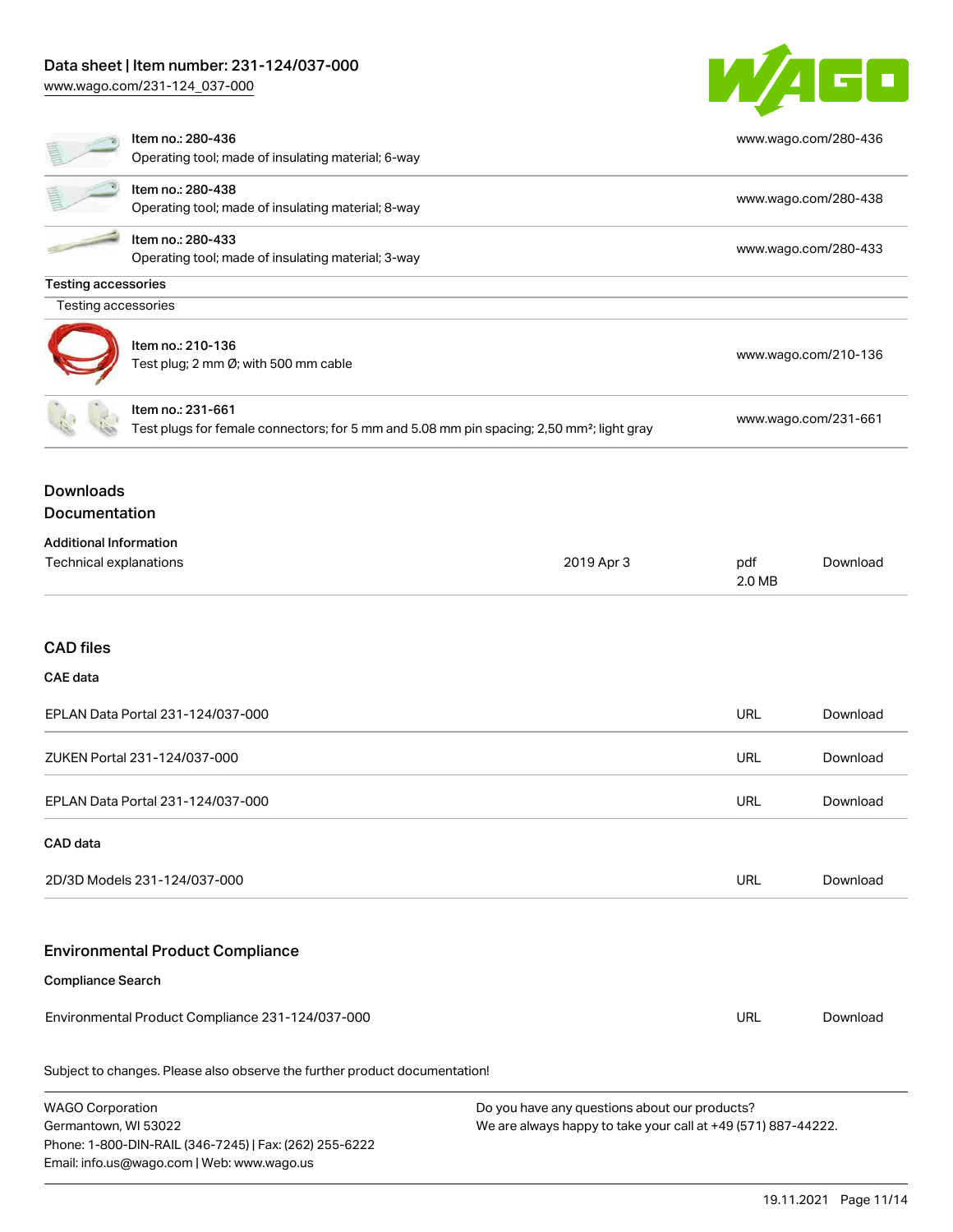

1-conductor female connector; CAGE CLAMP®; 2.5 mm²; Pin spacing 5 mm; 24-pole; Lateral locking levers; 2,50 mm²; gray

#### Installation Notes



Inserting a conductor via 3.5 mm screwdriver – CAGE CLAMP® actuation parallel to conductor entry.



Inserting a conductor via 3.5 mm screwdriver – CAGE CLAMP® actuation perpendicular to conductor entry.



Inserting a conductor into CAGE CLAMP® unit via operating lever (231-291).



Inserting a conductor via operating tool.

Subject to changes. Please also observe the further product documentation!

WAGO Corporation Germantown, WI 53022 Phone: 1-800-DIN-RAIL (346-7245) | Fax: (262) 255-6222 Email: info.us@wago.com | Web: www.wago.us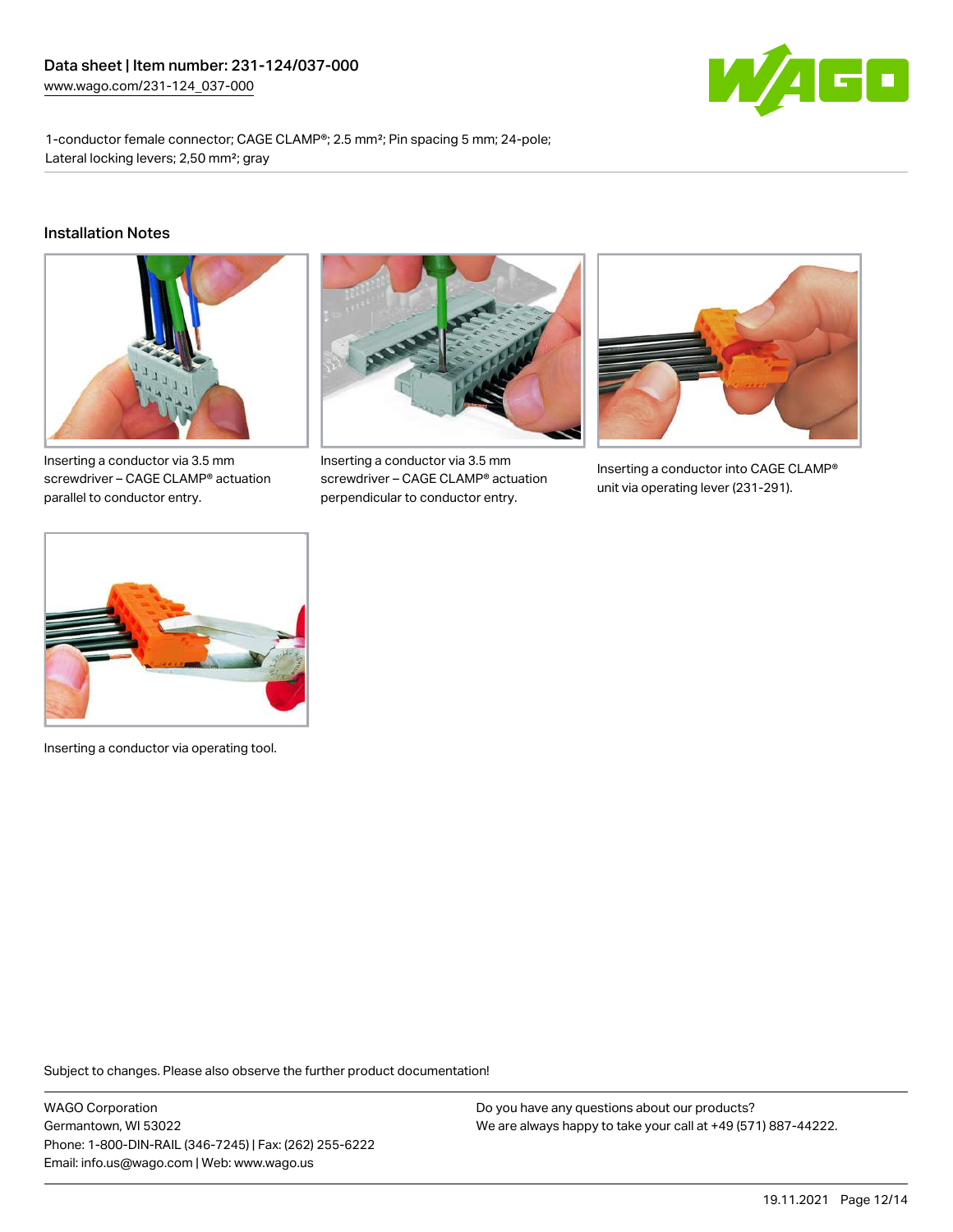



Coding a female connector by removing coding finger(s).



Testing – female connector with CAGE CLAMP®

Integrated test ports for testing perpendicular to conductor entry via 2 or 2.3 mm Ø test plug

#### Installation



Male connector with strain relief plate



Strain relief housing shown with a male connector equipped with CAGE CLAMP®

Subject to changes. Please also observe the further product documentation!

WAGO Corporation Germantown, WI 53022 Phone: 1-800-DIN-RAIL (346-7245) | Fax: (262) 255-6222 Email: info.us@wago.com | Web: www.wago.us